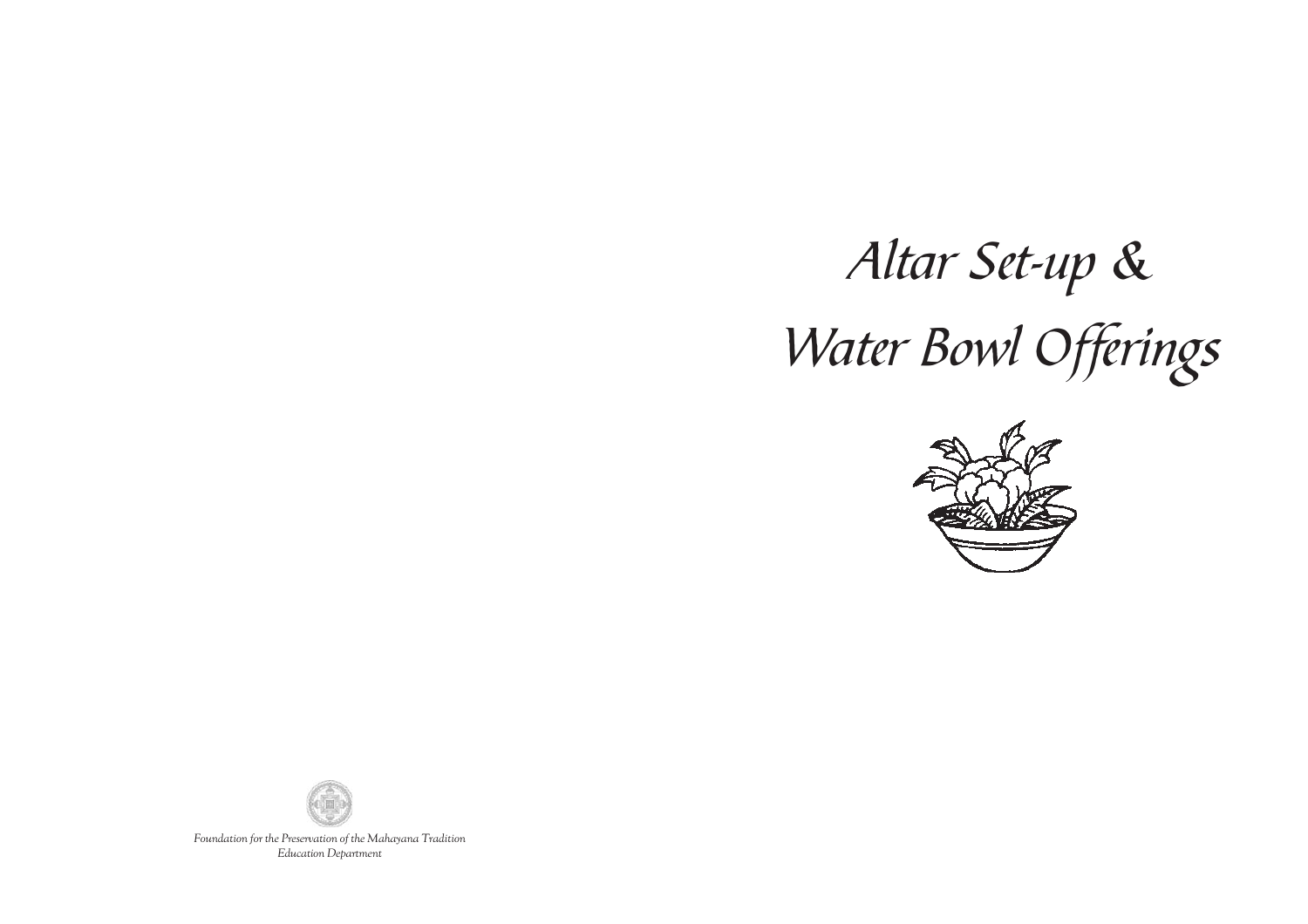## FPMT Education Department



© FPMT, Inc., 2004, 2007

#### Practice Requirements

The practices contained in this booklet can be done by anyone with faith. No empowerments are required.

> Education Department FPMT International Office 1632 SE 11th Avenue Portland, OR USA Tel: (503) 808-1588 Email: materials@fpmt.org www.fpmt.org/shop

Front cover image: The main altar at Cham Tse Ling, the FPMT center in Hong Kong.



The aim of the Education Department at FPMT International Office is to serve the needs of Dharma centers and individuals in the area of Tibetan Buddhist educational and spiritual materials. This includes prayers and practice texts, retreat sadhanas and other practice materials, a variety of study texts and translations, deity images for meditation, and curricular materials for study programs in FPMT Dharma centers.

One of our principal objectives is to serve as a repository for a wide variety of practice texts primarily within the Gelug tradition, especially those authored or translated by Lama Zopa Rinpoche and Lama Thubten Yeshe. We work in close collaboration with the Lama Yeshe Wisdom Archive, Boston, Massachusetts, which serves as a repository for the commentaries and transcripts of teachings by Lama Zopa Rinpoche and Lama Yeshe.

If we can be of service to you in any way, please contact us at:

Education Department FPMT International Office 1632 SE 11th Avenue Portland OR 97214 (503) 808-1588 education@fpmt.org www.fpmt.org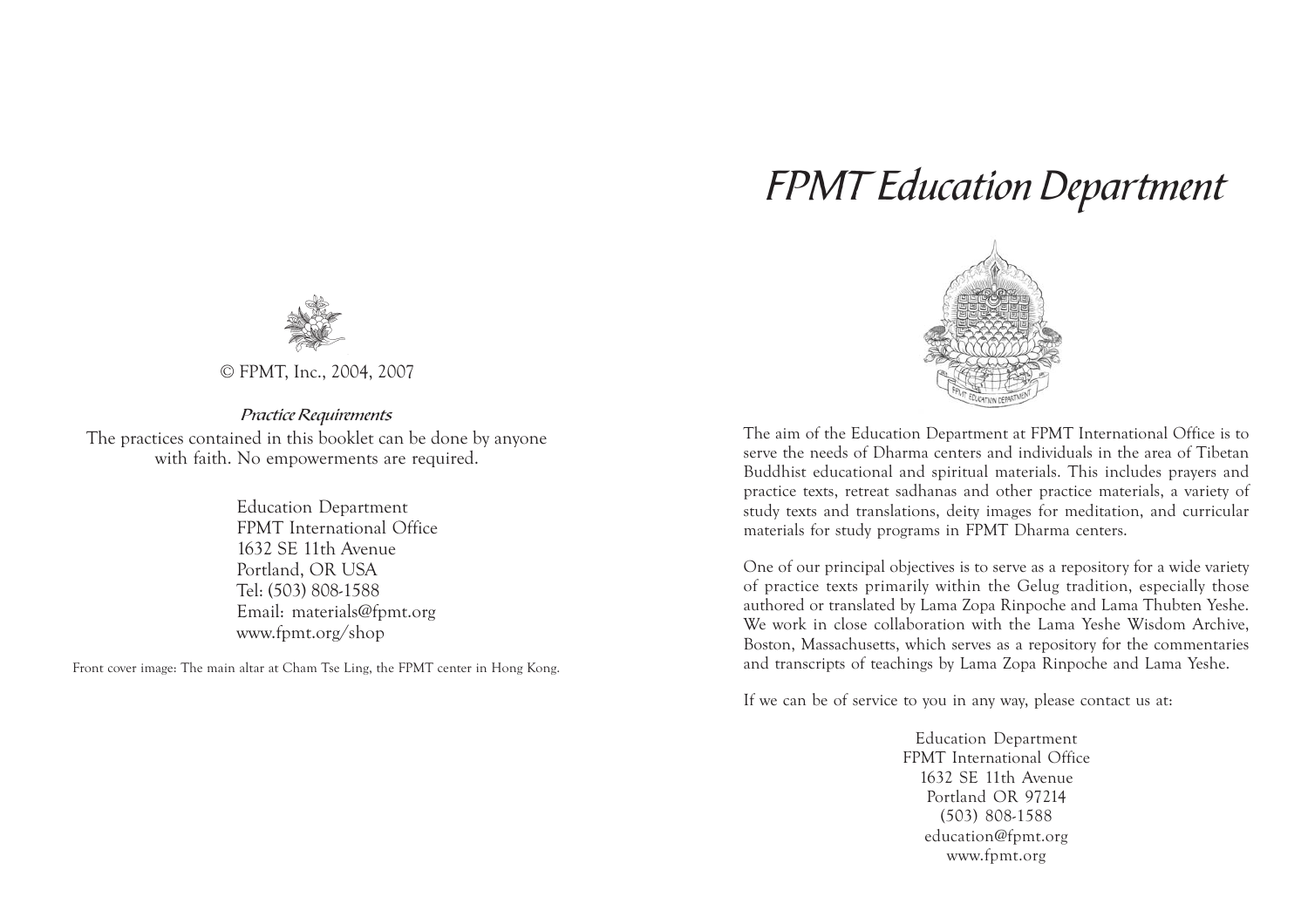## <sup>34</sup>Altar Set-up and Water Bowl Offerings

- Due to this, may my father, mother, and all sentient beings in this life and in all their future lives,
- Be able to see directly the actual pure lands of the complete and perfect buddhas,

May they unify with Buddha Amitabha in inseparable oneness, Please bless me and may my prayers be actualized as soon as possible, Due to the power of the truth of the Triple Gem and the assembly of deities of the three roots.

TADYATHA OM PÄNCHA GRIYA AVA BODHANI SVAHA (*7x*)

## Visualization

The light transforms into single brilliant five-color wisdom. On a lotus and moon disk the syllables OM and DHI appear. From them, one hundred and eight beautiful goddesses of light,

- Marmema, appear, wearing beautiful garments and precious garlands.
- Every goddess holds lights in her hands and from them emanate billions of trillions of infinite replicas of light-offering goddesses.
- All of them make light offerings uninterruptedly to all the buddhas
- in the buddhafields throughout all of space and to the peaceful and wrathful deities.

## Dedication

Thus, due to the merits of having made such a light offering May all the benefactors, the deceased and migrating beings of the six realms benefit;

May all their degenerated samaya and broken vows be restored; May all their superstitious obscurations be purified;

May all their bad karma, negativities, and obscurations be purified; May the three realms of samsara become empty immediately. Please grant control, power, and realization.

#### Colophon:

This Light Offering Prayer was composed by Lama Atisha and translated by Venerable Pemba Sherpa.

## Contents



| The Altar                                              | 5              |
|--------------------------------------------------------|----------------|
| The objects and what they represent                    | 5              |
| Offerings                                              | 7              |
| Setting up your water bowls                            | $\overline{7}$ |
| More Meditations for Water Bowl Practice               | 10             |
| Presenting the offerings                               | 10             |
| Removing the offerings                                 | 11             |
| When to Fill and Empty Bowls                           | 11             |
| The Practice of Offering, by Lama Zopa Rinpoche        | 13             |
| Guidelines for Completing 100,000 Water Bowl Offerings | 20             |
| <b>Extensive Offering Practice</b>                     | 23             |
| Light Offering Prayer, by Lama Atisha                  | 33             |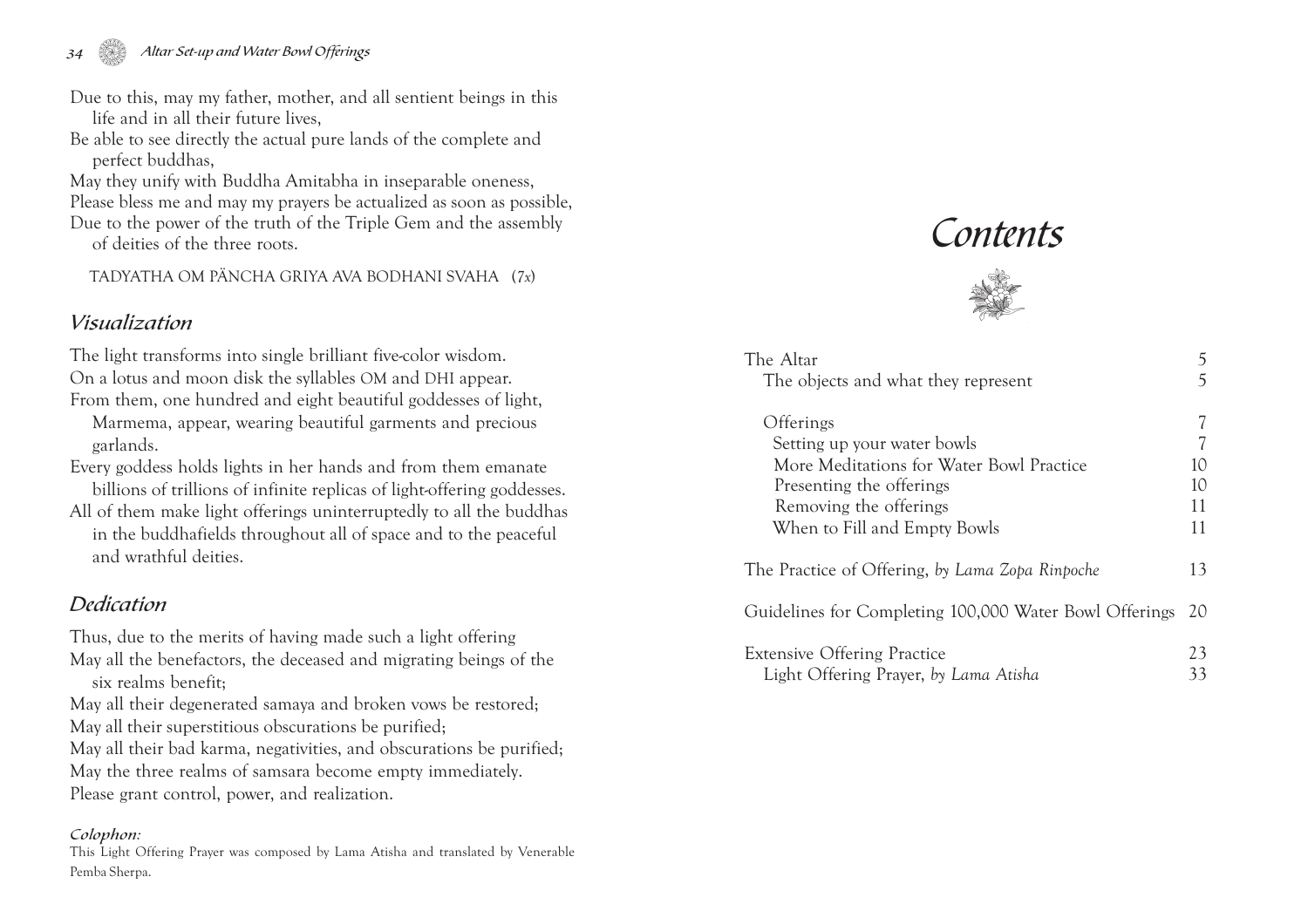Light Offering Prayer

Composed by Lama Atisha

*One can recite this prayer when making an individual light offering, or in the context of the Extensive Offering Practice (see p. 51). After lighting a candle, a butter lamp, or any form of light, this prayer can be recited in conjunction with the visualization described below.*

- May the light of the lamp be equal to the great three thousand worlds and their environments.
- May the wick of the lamp be equal to the king of mountains Mount Meru.

May the butter be equal to the infinite ocean.

May there be billions of trillions of lamps in the presence of each and every buddha.

May the light illuminate the darkness of ignorance of all sentient beings

From the peak of samsara down to the most torturous hell, Whereby they can see directly and clearly all the ten directions' Buddhas and bodhisattvas and their pure lands.

OM VAJRA ALOKE AH HUM

E MA HO

I offer these beautifully exalted clear and luminous lights

To the thousand buddhas of the fortunate eon,

To all the buddhas and bodhisattvas of the infinite pure lands and of the ten directions,

To all the gurus, meditation deities, dakas, dakinis, dharma protectors, and the assembly of deities of all mandalas.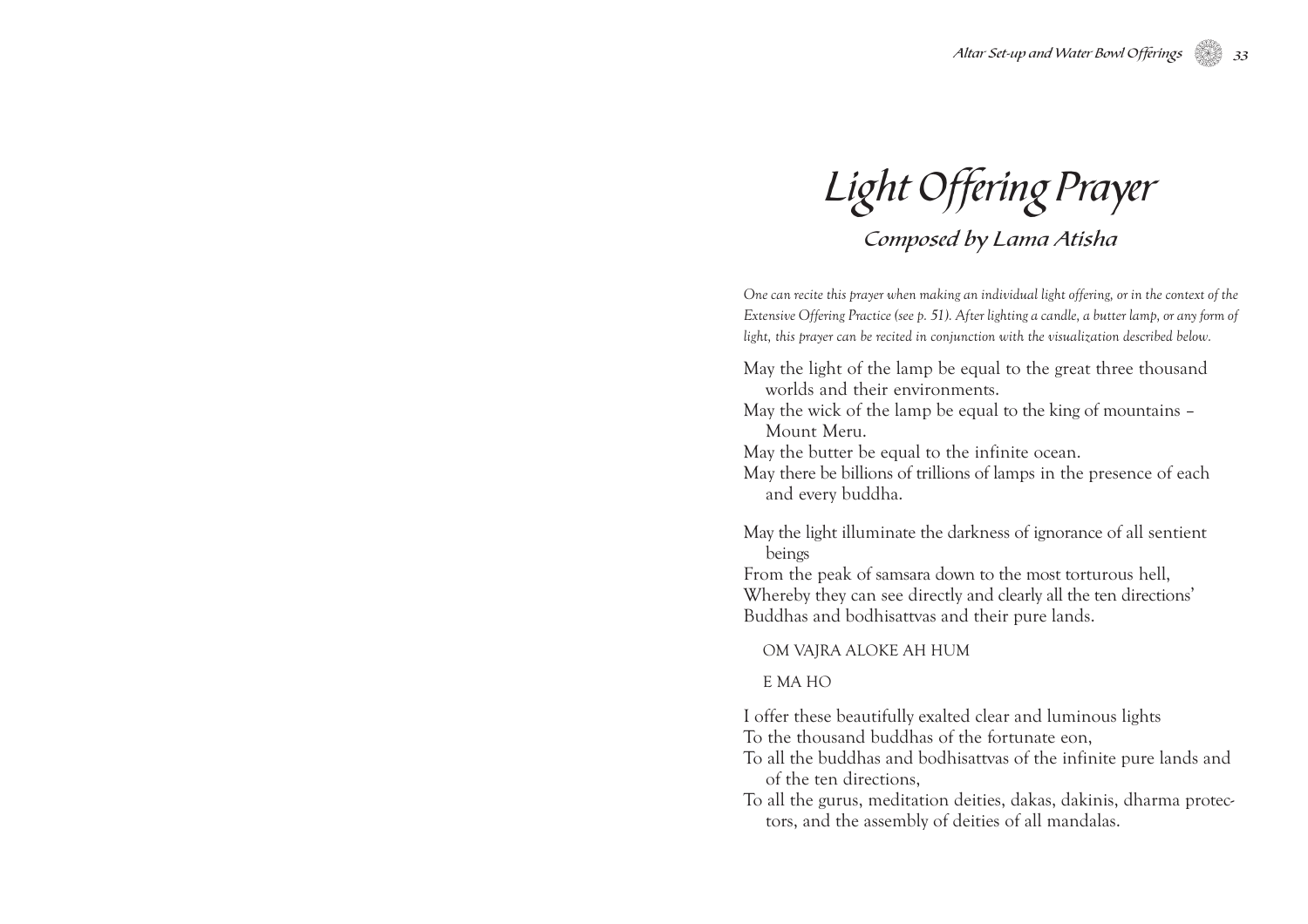

to fulfill without exception all the prayers and deeds of all the buddhas and bodhisattvas of the three times.

By the force of this merit, in all my lives may I never be parted from Mahayana's four spheres, and may I reach the end of my journey along the paths of renunciation, bodhichitta, the pure view, and the two stages.

### Special Dedication Prayers

With Lama Tsongkhapa as our direct Guru in all future lifetimes, may I, my family, and all other sentient beings never be separated from the complete pure path praised by all victorious ones.

Due to the merits of myself and others, may the victorious teachings of Lama Tsongkhapa, Losang Dragpa, flourish for a long time. May all the centers and projects of the FPMT immediately receive all the conditions necessary to preserve and spread these teachings.

May all obstacles be pacified and may the FPMT organization in general and the meditation centers in particular — all our activities to preserve and spread the Dharma, particularly Lama Tsongkhapa's teachings — cause these teachings to continue without degeneration and to spread in the minds of all sentient beings.

May those who have sacrificed their lives to benefit others through this organization have long, healthy lives, may all their activities please the virtuous friend. In all their lives, may they always be guided by perfectly qualified Mahayana virtuous friends. May all their wishes succeed immediately, in accordance with the holy Dharma.

#### Colophon:

Originally composed by Lama Zopa Rinpoche in Taiwan in February 1994. Lightly edited for publication by Ven.erable Constance Miller and made available by FPMT Education Department, May 1998. That version was edited further and included as an appendix in *Teachings from the Vajrasattva Retreat*, Lama Yeshe Wisdom Archive, 2000. Revised edition, August 2001. Further revisions made by Kendall Magnussen, FPMT Education Department, April 2003.



## Altar Set-up and Water Bowl Offerings



## The Altar

It is very helpful for your meditation practice to have a special room or space set aside in your home that is reserved for your practice. This is your "gompa" or "meditation place." The main items to go in your gompa are an altar, your meditation seat, and, perhaps, a text table. The altar is where you place your holy objects, pictures, and texts which inspire your mind and inform your practice. It should be in a clean, respectful place with the objects placed higher than the level of your head as you sit facing it. When first setting up your altar, make sure to clean the space very well and burn incense to purify the place. Your gompa should be swept and dusted every day and generally kept very neat and clean. Offerings should be made daily.

#### The objects and what they represent

A proper Buddhist altar holds symbols of enlightened body, speech and mind, traditionally represented by displaying a statue or photo of Buddha Shakyamuni, a scripture, and a stupa. At the very least, the altar should hold an image of Buddha Shakyamuni, the founder and source of the teachings in our time.

Regarding the placement of the images, it is important that Shakyamuni Buddha be the central figure. Other images are not required, but if you have them, place them from uppermost on your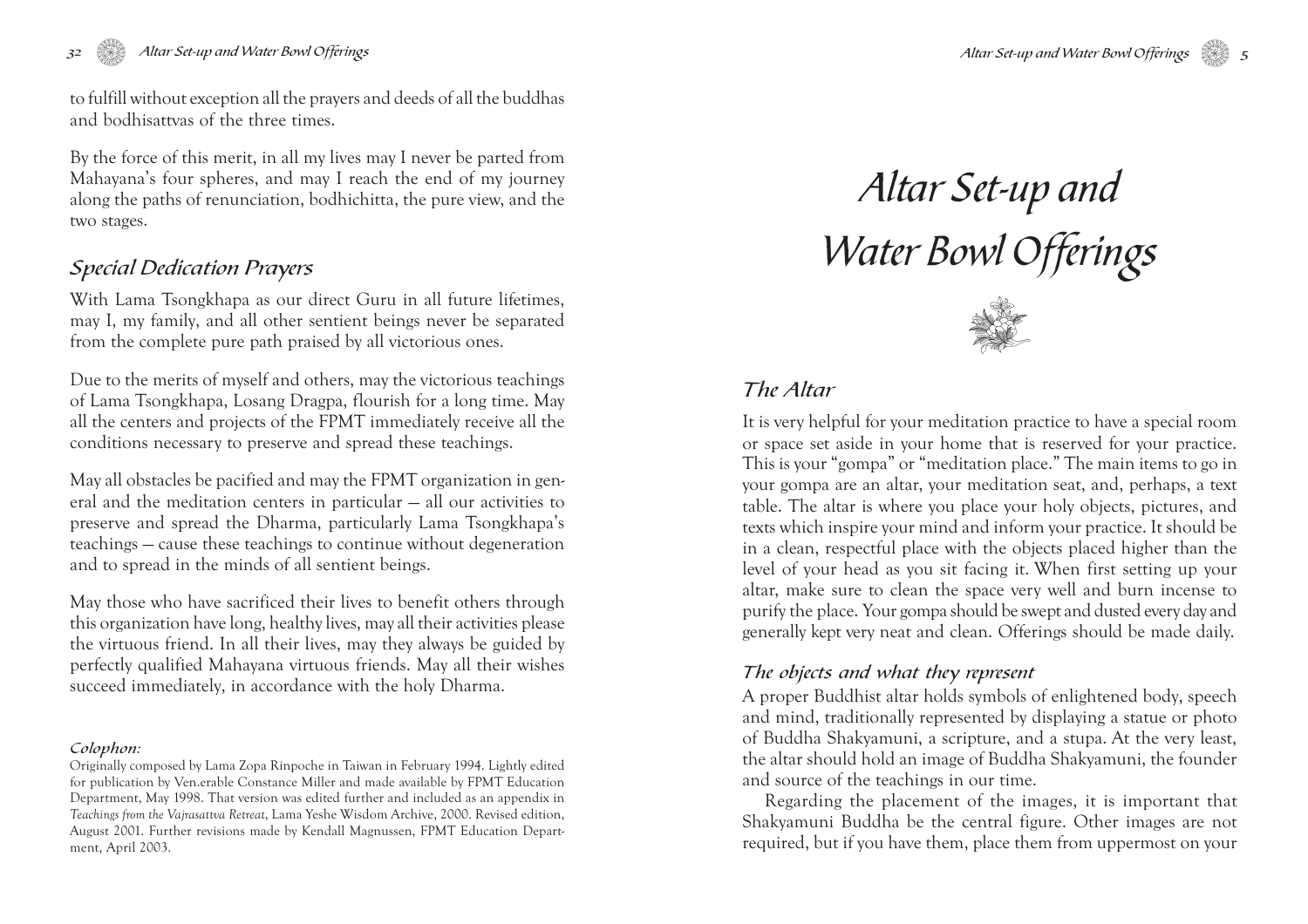

altar to lower in the following order: root lamas, yidams (highest yoga tantra deities, performance tantra deities, then action tantra deities,) dakinis, and finally protector deities.

The scripture representing the speech of the Buddha does not need to be written in Tibetan or Sanskrit. It can be a Dharma text in any language. A nice text to have is a copy of Lama Tsongkhapa's *Lam Rim Chenmo.* Lama Zopa Rinpoche also recommends the *Sutra of Golden Light* as a text to be placed on the altar.

The mind of the Buddha is traditionally represented by a stupa of enlightenment, but it does not have to be a costly silver or gold one. A photograph or a clay model is perfectly acceptable. The stupa should be placed to the right of the Buddha image (as you are facing the altar). If the altar consists of three or more levels, the scripture should be placed highest on the altar, the Buddha statue on the next, and the stupa underneath that. If the altar is on one level, the order should be, from left to right (as you are facing the altar): text, Buddha, stupa.



Dro wa chig kyang ma lü pa *And lead all living beings, without exception* De yi sa la gö par shog *Into that enlightened state.*

Jang chhub sem chhog rin po chhe *May the supreme jewel bodhichitta* Ma kyi pa nam kye gyur chig *That has not arisen, arise and grow;* Kye pa nam pa me pa yang *And may that which has arisen not diminsh,* Gong nä gong du phel war shog *But increase more and more.*

Due to these infinite merits, may whatever sufferings sentient beings have ripen on me right now. May whatever happiness and virtue I have accumulated, including all the realizations of the path and the highest goal enlightenment, be received by each hell being, preta, animal, human, asura, and sura right now.

Having dedicated in this way, you have accumulated infinite merit, so rejoice.

May the precious sublime thought of enlightenment, the source of all success and happiness for myself and all other sentient beings, be generated without even a second's delay. May that which has been generated increase more and more without degeneration.

Due to all the merits of the three times collected by me, buddhas, bodhisattvas and all other sentient beings, which are empty from their own side, may the I, which is empty from its own side, achieve enlightenment, which is empty from its own side, and lead all sentient beings, who are empty from their own side, to that enlightenment, by myself alone.

Whatever white virtues I have thus created, I dedicate as causes enabling me to uphold the holy Dharma of scriptures and insights and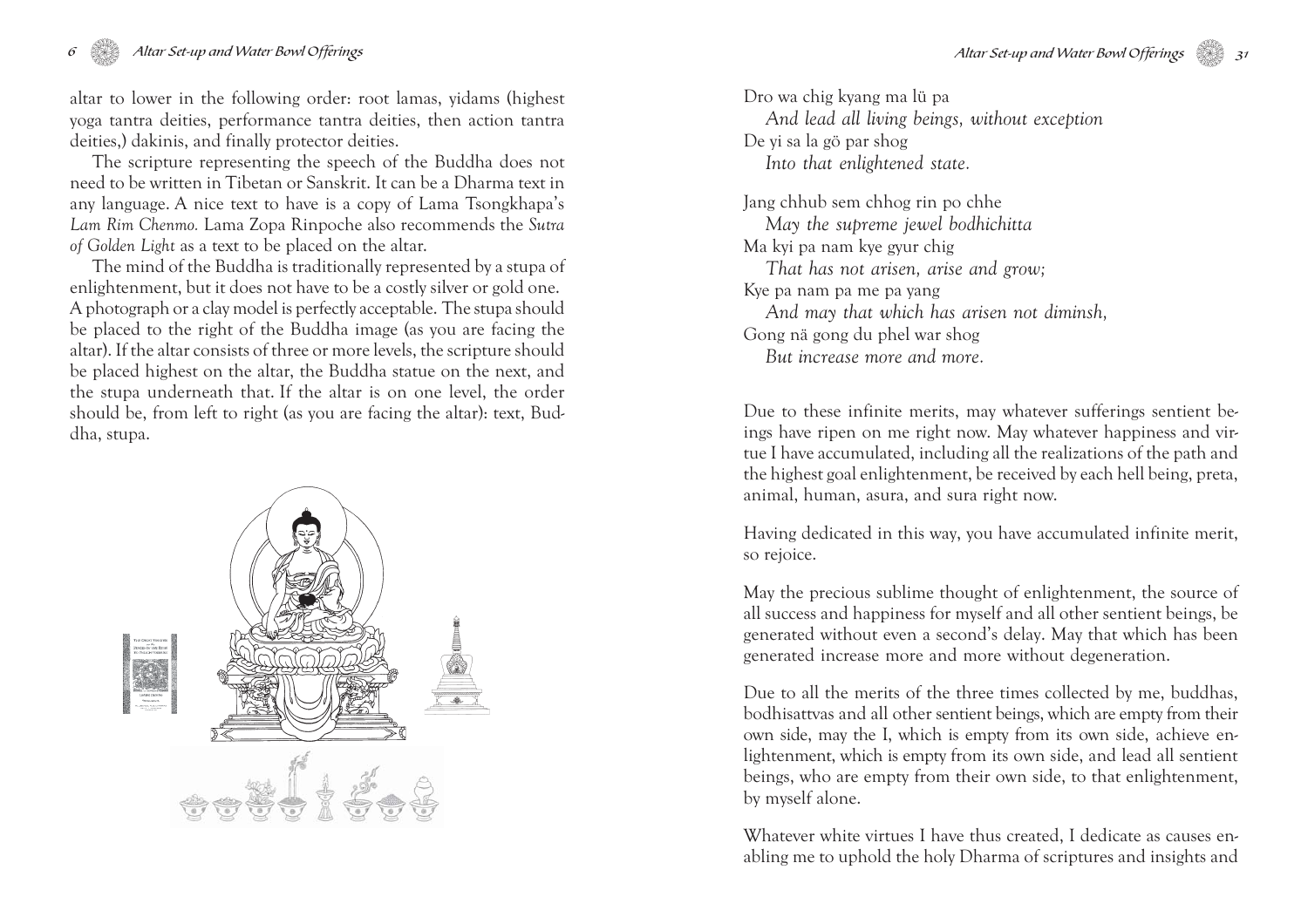## The Actual (Light) Offering Prayer

*Now recite the actual prayer of the (light) offerings – five, ten, one thousand times, or however many times possible – depending on how many times you want to make the offerings:*

These actually performed and mentally imagined (light) offerings, the manifestations of one's own innate awareness, the dharmakaya, these clouds of offerings equaling the infinite sky, I am offering to all the gurus and the Three Rare Sublime Ones, and to all the statues, stupas, and scriptures, all of which are manifestations of the Guru.

I have accumulated infinite merit by having generated bodhichitta, having made charity to the sentient beings, and having made the actual (light) offerings to the gurus, Triple Gem, and to all holy objects of the ten directions.

Due to this merit, whomever I promised to pray for, whose name I received to pray for, and whoever prays to me – principally servants, benefactors, and disciples, as well as all remaining sentient beings, living and dead – may the rays of the light of the five wisdoms completely purify all their degenerated vows and samaya right now.

May all the sufferings of the evil-gone realms cease right now. May the three realms of samsara be emptied right now. May all impure minds and their obscurations be purified. May all impure appearances be purified. May the five holy bodies and wisdom spontaneously arise.

*At this point, one may also recite Atisha's Light Offering Prayer as many times as one wishes (see p. 60).*

## Dedication

Ge wa di yi nyur du dag *Due to the merits of these virtuous actions* La ma sang gyä drub gyur nä *May I quickly attain the state of a Guru-Buddha* The objects on the altar also represent the Three Jewels of Refuge. If there is only a statue of Buddha Shakyamuni, think that it represents all Three Jewels. If there is also a scripture and a stupa, think that the stupa represents the Buddha, the scripture represents the Dharma, and the image of the Buddha represents the Sangha.

It is important to keep in mind that the objects on the altar serve as a means for directing one's mind to the Buddha's enlightened qualities, which one aspires to emulate for others' benefit.

## **Offerings**

Offerings should be made at the altar on a daily basis. There are no limitations as to what can be offered, and there are many levels of offering. In general, one may offer any pleasing object, particularly objects pleasing to the five senses: form, sound, smell, taste, and touch. It is customary to offer seven or eight bowls of water representing (from your left to right): water for drinking, water for washing the feet, flowers, incense, light, perfume, food, and music. Often there is no water bowl for music as this is represented by one's voice and the musical instruments used when doing prayers. Actual flowers, candles or butter-lamps, and incense are offered in their respective bowls and/or elsewhere on the altar.

The things to be offered should be clean, new and pleasing. Food should be fresh and of best quality – never old, leftover, or spoiled food. Bowls or plates with offerings should look full and plentiful. It is better to offer a small heaping bowl of offerings than a large partially empty bowl.

Offerings should be honestly obtained and not come from stealing, cheating or hurting others in any way. The external offerings should not be seen as limited to the actual objects on the altar, but should be imagined as vast in number, as extensive as space. Offer the water imagining it is pure nectar, pleasing to all the senses. It is important to think that the merit field accepts the offerings, enjoys them, and is pleased. To make water bowl offerings on your altar, you should have a minimum of seven bowls. The bigger and nicer the quality of material your bowls are made of, the better. The bowls should be clean.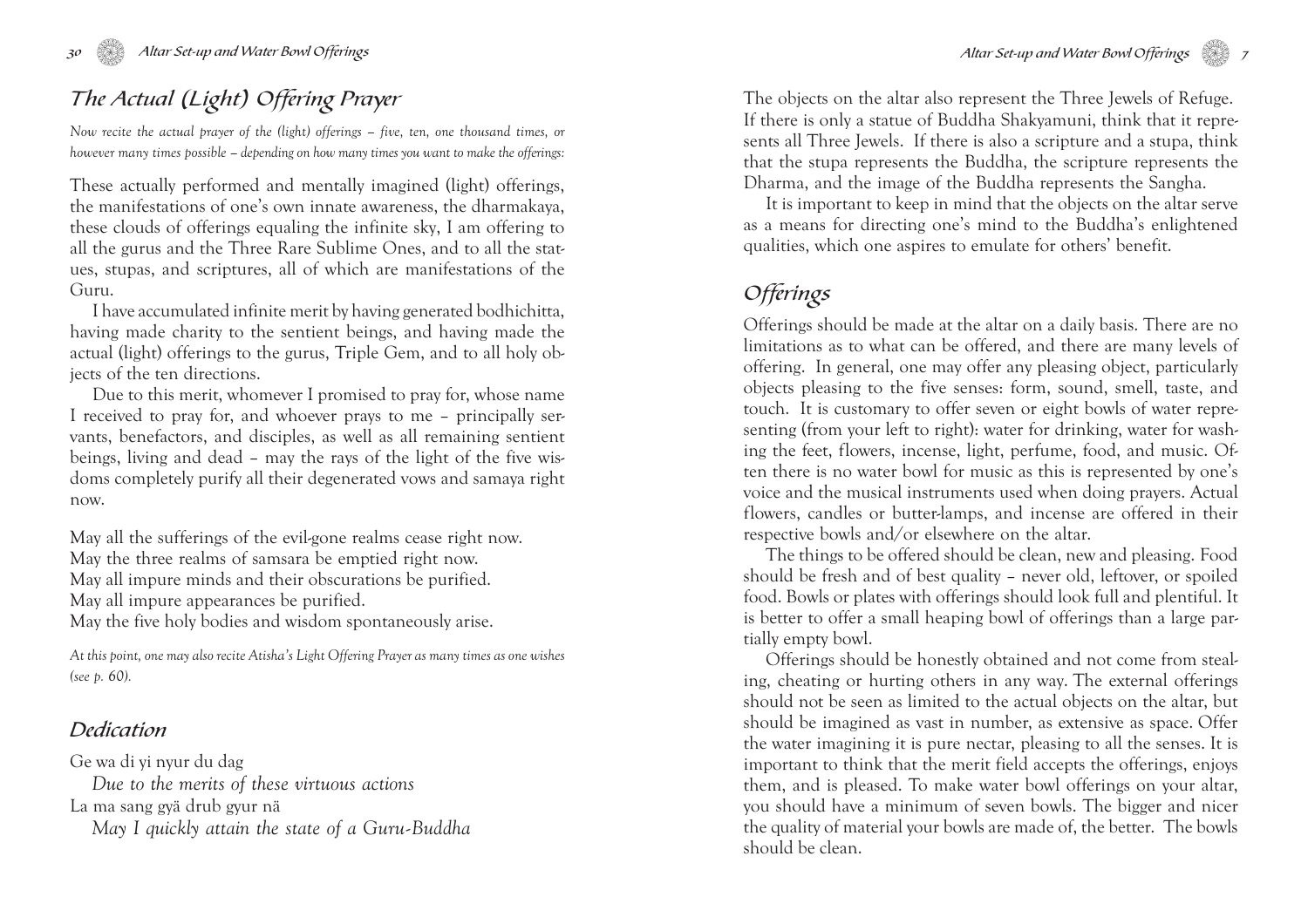

#### Setting Up Your Water Bowls

There are traditional offering bowls that can be obtained online and in many Tibetan shops. You may use these, but it is not necessary – you may also use the many beautiful kinds of bowls available in the West, such as crystal dessert bowls or various sorts of glasses. Often, transparent colored bowls are used and these create an especially lovely effect. As long as the bowls are clean, you may use your creativity to its fullest in selecting bowls to use!

The containers used for storing and pouring the water, as well as the towel used for drying the bowls, should only be used for offering bowls. Everything should be kept very clean and never placed on the floor. Find a towel that does not leave lint on the inside of the bowls. Different towels may dry the bowls with varying levels of success, so feel free to experiment.

It is customary to wash (your hands) before making offerings. Set your motivation that you are making these offerings on behalf of all sentient beings with the wish to attain enlightenment as quickly as possible to be of greatest benefit. Make three prostrations.

With a clean cloth, wipe the bowls out three times clockwise (to dispel negativities created with body, speech and mind), and three times counter-clockwise (to bring to oneself the blessings of the Buddha's body, speech, and mind). Then pass each bowl over burning incense to purify it. As you fill each bowl with incense smoke, think that you are filling all sentient beings' minds with enlightened wisdom, compassion, and power.

The most traditional way to offer water bowls is to begin with the newly incensed bowls stacked upside down to one side. (You do not want to place an empty vessel right side up on the altar as this represents offering nothing.) With a pitcher of water, pour water into the first bowl until it is full. Then pour most (but not all) of the water from the first bowl into the second bowl and place the first bowl onto your altar, towards the left-hand side. Pour most of the water from the second bowl into the third, and place the second bowl onto the altar, just to the right of the first bowl. Continue in this way until all seven or eight bowls are on the altar in a straight line, each with some water in the bottom of it. It is sometimes said that the pouring of the water from one bowl to the next in succesofferings many times and in this way generate great bliss in all the holy minds. *(Prostrate, offer, and generate great bliss.)*

We make all these offerings both real and visualized to all the ten direction Buddha, Dharma, and Sangha by seeing all of them as inseparable from one's own virtuous friend. We make the offerings many times and in this way generate great bliss in all the holy minds. *(Prostrate, offer, and generate great bliss.)*

We make all these offerings, both real and visualized, to all the ten direction statues, stupas, and scriptures by seeing them as insepa rable from one's own virtuous friend. Make the offerings many times and in this way generate great bliss in all the holy minds. *(Prostrate, offer, and generate great bliss.)*

We make all these offerings, both real and visualized, to Buddha Chenrezig, by seeing Chenrezig as inseparable from His Holiness the Dalai Lama and one's own virtuous friend. Make the offerings many times and in this way generate great bliss in all the holy minds. *(Prostrate, offer, and generate great bliss.)*

We make all these offerings, both real and visualized, to the seven Medicine Buddhas (which is the same as making offerings to all the buddhas) by seeing them as inseparable from one's own virtuous friend. We make the offerings many times and in this way generate great bliss in all the holy minds. *(Prostrate, offer, and generate great bliss.)*

Then, we make all these offerings, both real and visualized, to the bodhisattva Kshitigarbha by seeing him as inseparable from one's own virtuous friend. Make the offerings many times and in this way generate great bliss in all the holy minds. *(Prostrate, offer, and generate great bliss.)*

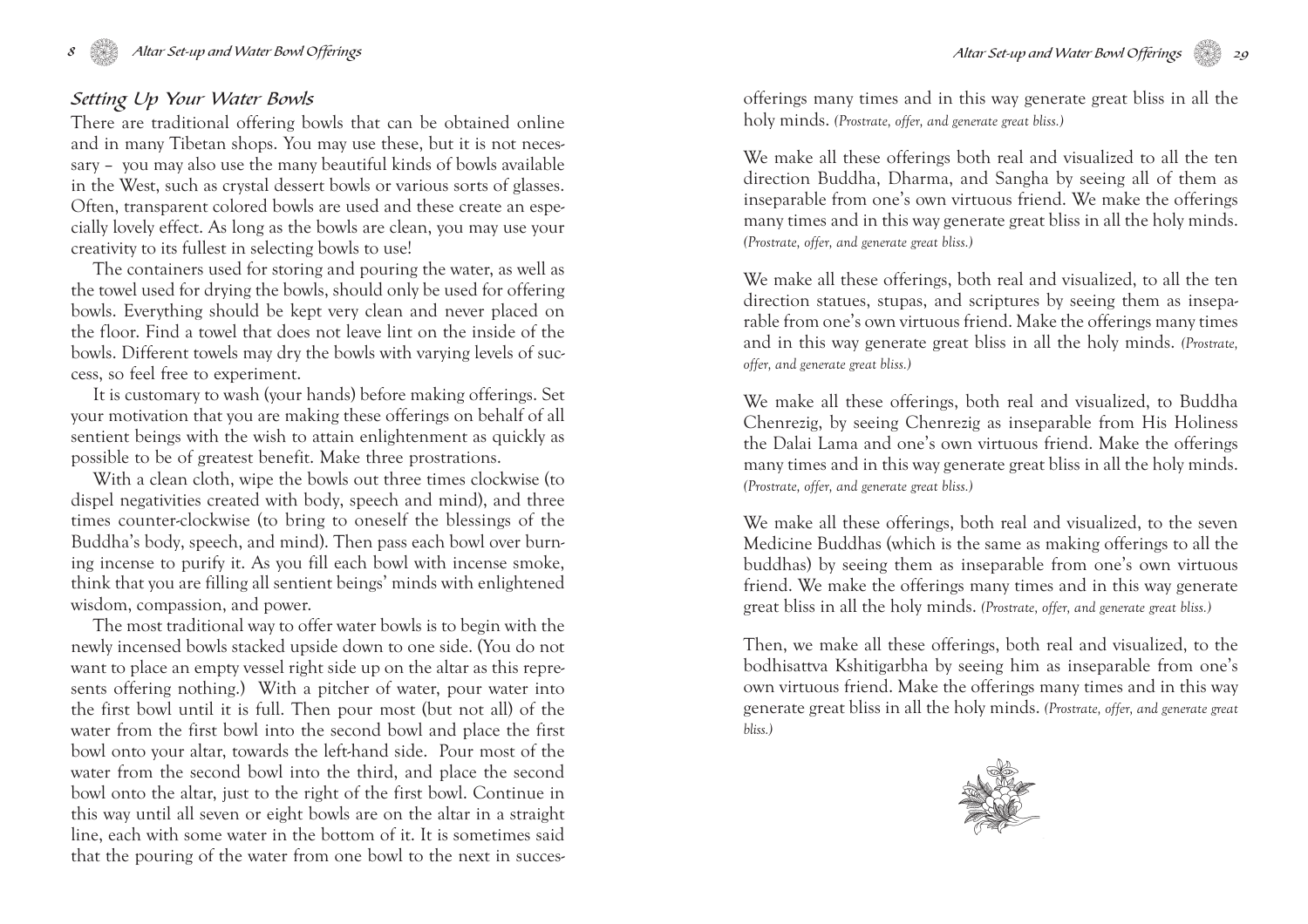28 Altar Set-up and Water Bowl Offerings

seeing them as inseparable from one's own virtuous friend. We present these offerings many times and in this way generate great bliss in all the holy minds. *(Prostrate, offer, and generate great bliss.)*

Then, we make all these offerings, both real and visualized, to every single holy object in India, including the Bodhgaya stupa where 1000 buddhas descended. Also we make offerings to all the holy beings in India, including His Holiness the Dalai Lama and other virtuous friends that you have there. By seeing them as inseparable from one's own virtuous friend, we make the offerings many times and in this way generate great bliss in all the holy minds. *(Prostrate, offer, and generate great bliss.)*

We make all these offerings, both real and visualized, to every single holy object in Tibet, including the Jowo Rinpoche in Lhasa that was blessed by Guru Shakyamuni Buddha himself, by seeing them as inseparable from one's own virtuous friend. We make the offerings many times and in this way generate great bliss in all the holy minds. *(Prostrate, offer, and generate great bliss.)*

We make all these offerings, both real and visualized, to every single holy object in Nepal, including Bouddhanath Stupa and Swayambhunath Stupa and any virtuous friends in Nepal. By seeing them as inseparable from one's own virtuous friend, we make the offerings many times and in this way generate great bliss in all the holy minds. *(Prostrate, offer, and generate great bliss.)*

We make all these offerings, both real and visualized, to every single holy object in the other Buddhist countries such as mainland China, Thailand, Taiwan, Burma, etc., by seeing all the holy objects as inseparable from one's own virtuous friend. We make the offerings many times and in this way generate great bliss in all the holy minds. *(Prostrate, offer, and generate great bliss.)*

We now make all these offerings, both real and visualized, to every single holy object in the rest of the world, by seeing all the holy objects as inseparable from one's own virtuous friend. We make the sion is representative of carrying on the lineage of Buddhist teachings from teacher to disciple over generations.

If your bowls are too big or somehow unmanageable to do the above practice, you can alternatively pour a little water into each bowl from the main pitcher before placing it on the altar. Regardless of which method you use, whenever pouring water into the bowls recite OM AH HUM. This is also true when lighting candles or incense to be offered. This recitation prevents disturbing spirits from polluting the offerings, causing obstacles to your practice.

Make sure the bowls have been placed in a straight line, $<sup>1</sup>$  close</sup> together but not touching. Traditionally, the distance between bowls is about the width of a grain of wheat. The symbolism in this is that if the bowls are too far apart, you may be creating the karma to be separated from your guru. If they are too close together, there is the danger of complacency that comes with being too close to your guru.

If possible, it is nice to use saffron water. Boil a pot of hot water and then put a small amount of saffron in the water. Cover the pot with a towel and let it sit until it is a deep orange or deep red color. Then place the water in a clean, covered container and refrigerate it. Each day, a small amount of this saffron water can be placed in the pitcher used to fill the bowls.

Now, use your pitcher of water and, while reciting OM AH HUM, fill each bowl. Pour the water like the shape of a wheat grain – in a thin stream at first, then gradually more, tapering off at the end. Try to pour the water without making noise and neatly, like a maiden offering tea to a king (as opposed to a barmaid pouring beer from the tap!). The water should fill the bowl to just about the size of a wheat grain from the top, so that the bowls are full, but not too full. If your bowls are not full enough, your wisdom will be incomplete; if they are over-full, your wisdom will be unstable.

In addition, you might want to cover your mouth with a katag or face mask as it is important not to breathe on the offerings as one is making them. Also, instead of water, one can offer flowers, incense, light and food in their respective places in the lineup of water bowls. There is no limit to the quantity of either water bowls, flowers, lights, etc. that you can offer at the altar.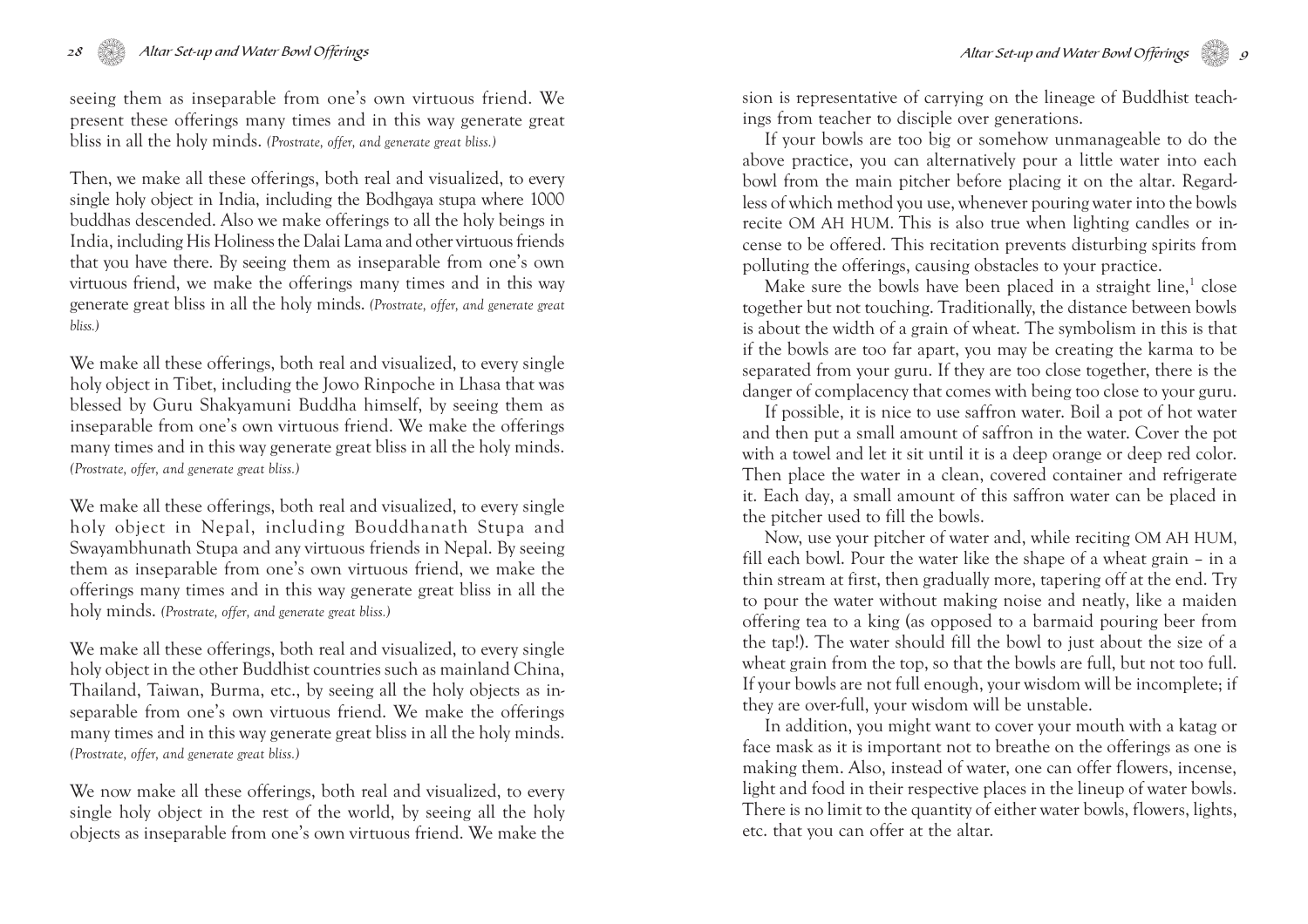#### More Meditations for Water Bowl Practice

Lama Zopa Rinpoche has given various meditations to various people regarding what to think while doing the water bowl practice. This is not the only way that one can do bowls, but are some options.

If your bowls are small enough that they may be held in one hand, the following meditation provides a way to accumulate merit and purify negative karma all at once! Hold the bowl in your left hand and pour water into it with your right hand before placing it on the altar. The left hand represents wisdom on the right hand represent method. Imagine that you are filling the bowl with oceans of nectar, and that your mind is filled with all good qualities, especially the specific qualities that you are currently trying to cultivate.

When emptying the bowls, the bowl held in your left hand represents your mind, and the cloth held in the right hand represents the Dharma. As you pour the water out of the bowl, visualize that all your negativities – or a specific negativity that you are trying to eliminate – are completely removed from your mental continuum. As you dry the bowl, think that you are wiping your mind clean with the Dharma. As you incense the bowl, recite OM AH HUM three times and think that your mind is completely purified.

Similarly, one may do the above meditation thinking that one is purifying all sentient beings of their negativities and giving them all good quailties, or that sentient beings in each realm receive all they need for temporal and ultimate happiness. In the latter case, each bowl can represent one realm, with the seventh bowl representing the intermediate state.

While emptying and drying the bowls, one may recite the long or short Vajrasattva mantra to increase the purifying effect.

### Presenting the Offerings

An *Extensive Offering Practice* (*found on page 19*) can be used as a basis for actually *performing* your offering practice in an extensive way.

To perform your offerings in a simple way, generate bodhichitta, <sup>p</sup>lace your hands in the mudra of prostration, recite OM AH HUM three times and imagine that your offerings are received by all the holy objects, statues, and scriptures in your gompa that are manifestations of the guru's holy mind and imagine that they experience

## Extensive Power of Truth

By the power of truth of the Three Rare Sublime Ones, The blessings of all the buddhas and bodhisattvas,

- The great wealth of the completed two collections, and the sphere of phenomena being pure and inconceivable;
- May these piles of clouds of offerings arising through transformation by the bodhisattvas Arya Samantabhadra, Manjushri, and so forth – unimaginable and inexhaustible, equaling the sky – arise and, in the eyes of the buddhas and bodhisattvas of the ten directions, be received.

## Presenting the Offerings

*Make offerings to all holy objects, visualizing them as manifestations of your own root Guru, who is one with all other virtuous friends. Since the virtuous friend is the most powerful object in the merit field, by offering like this, you accumulate the most extensive merit. In his text,* The Five Stages*, the Savior Nagarjuna said, "Abandon making other offerings; try purely to make offerings only to your Guru. By pleasing your Guru, you will achieve the sublime wisdom of the omniscient mind."*

 *In the root tantric text* Buddhaya*, Guru Vajradhara said, "The merit accumulated by making offerings to just one pore of the spiritual master is more sublime than all that accumulated by making offerings to all the buddhas and bodhisattvas of the ten directions." As you make the offerings, think that you are prostrating, making offerings, and that the Guru's holy mind experiences great bliss.*

 *Place your hands in prostration mudra at your heart. Each time you make offerings, think that, "Having received the offering, the Guru's holy mind experiences great bliss." This completes the offering.*

First, we make offerings to all the holy objects here in this place, every single thangka, statue, stupa, scripture, picture, tsa-tsa, relic, and prayer wheel, by seeing them as inseparable from our own virtuous friend, who is one with all other virtuous friends. *(Prostrate, offer, and generate great bliss.)*

Then, we make all these offerings both real and visualized to every single holy object in this country – all the statues, stupas, scriptures, <sup>p</sup>ictures, all the centers' altars, every single altar in peoples' homes, the prayer wheels, tsa-tsas, and any virtuous friend in this country, by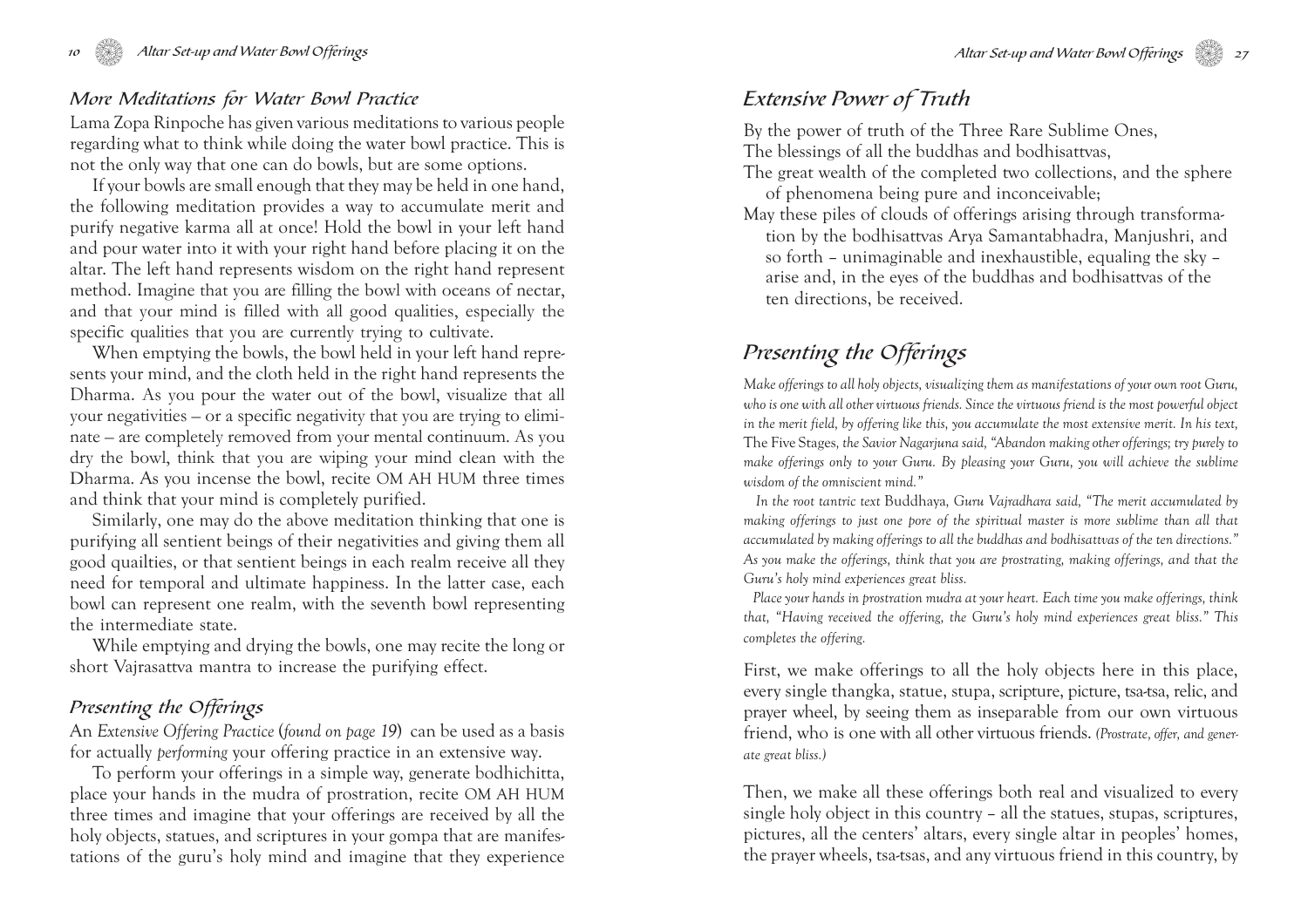*In general, if you don't bless offerings immediately, they can be entered by the possessing spirit Tse-bu chig-pa, and then making those offerings can create obstacles for you; it can cause mental damage. In the case of possessed light offerings, without control, you fall asleep when listening, reflecting, and meditating on the holy Dharma. Similarly, if you don't bless all other kinds of offering, various possessing spirits can enter them. Making those offerings can then damage your mind and create obstacles for you.*

## Making Charity to the Beings of the Six Realms

Think that you have received these offerings through the kindness of all sentient beings. Think, "These offerings are not mine." Make charity of the offerings to all the hell beings, pretas, animals, humans, asuras, and suras. This is done to counteract the thought that the offerings belong to you. Think that you are making these offerings on their behalf – you and all other beings are going to make offerings to the buddhas together. Generate great happiness at having accumulated infinite merit by thinking in this way.

Also, think that these offerings are given to every sentient being of each of the six realms, becoming whatever they need for both temporary and ultimate happiness.

## Offering to the Merit Field

I actually make and mentally transform the offerings of humans and devas. May Samantabhadra clouds of offerings pervade the whole sky.

## Offering Cloud Mantra

*This mantra multiplies the offerings so that they become numberless.*

OM NAMO BHAGAVATE VAJRA SARA PRAMARDANE / TATHAGATAYA / ARHATE SAMYAKSAM BUDDHAYA / TADYATHA / OM VAJRE VAJRE / MAHA VAJRE / MAHA TEJA VAJRE / MAHA VIDYA VAJRE / MAHA BODHICHITTA VAJRE / MAHA BODHI MÄNDO PASAM KRAMANA VAJRE / SARVA KARMA AVARANA VISHO DHANA VAJRE SVAHA *(3x)*

great bliss. Then think that the offerings are received by the entire merit field, all the ten direction Buddha, Dharma and Sangha, and all the statues, stupas, and scriptures of the ten directions.

With the understanding that all these holy objects are manifestations of the guru, imagine that the offerings are received and that the guru's holy mind experiences great bliss.2 The three essential steps are: prostrating, offering, and generating great bliss.

After you have made your offerings, dedicate the merit for the swift enlightenment of all sentient beings.

### Removing the Offerings

At the end of the day, empty the bowls one by one (from right to left) and stack them upside down or put them away. Never leave empty bowls right side up on the altar. Offerings should be discarded carefully – water should be offered to plants or a garden or placed somewhere where it will not be stepped over. Flowers should be put in a clean place outside. Food may be left on the altar for a few days and then can be eaten or put in a clean place outside.

If you choose to eat the food that was offered on your altar, according to the instructions of Lama Zopa Rinpoche, the following mantra should be said seven times to avoid accumulating the karma of stealing from the Triple Gem.

TADYATHA IDAM PENI RATNA PEMANI PARATNA NI SVAHA *(7x)*

Then blow on the food.

### When to Fill and Empty Water Bowls

Traditionally, water bowls are filled as part of your morning practice and emptied in the late afternoon or early evening (before darkness falls). However, many FPMT centers and students use a tradition that is followed at Lama Zopa Rinpoche house. Lama Zopa Rinpoche does extensive offering practice every day, and when he does it, he includes all the offerings in every FPMT center and the homes the students. In addition, Rinpoche has invited students to use these offerings as they do the extensive offering practice. Since Rinpoche does practices twenty-four hours a day, it is impossible to know when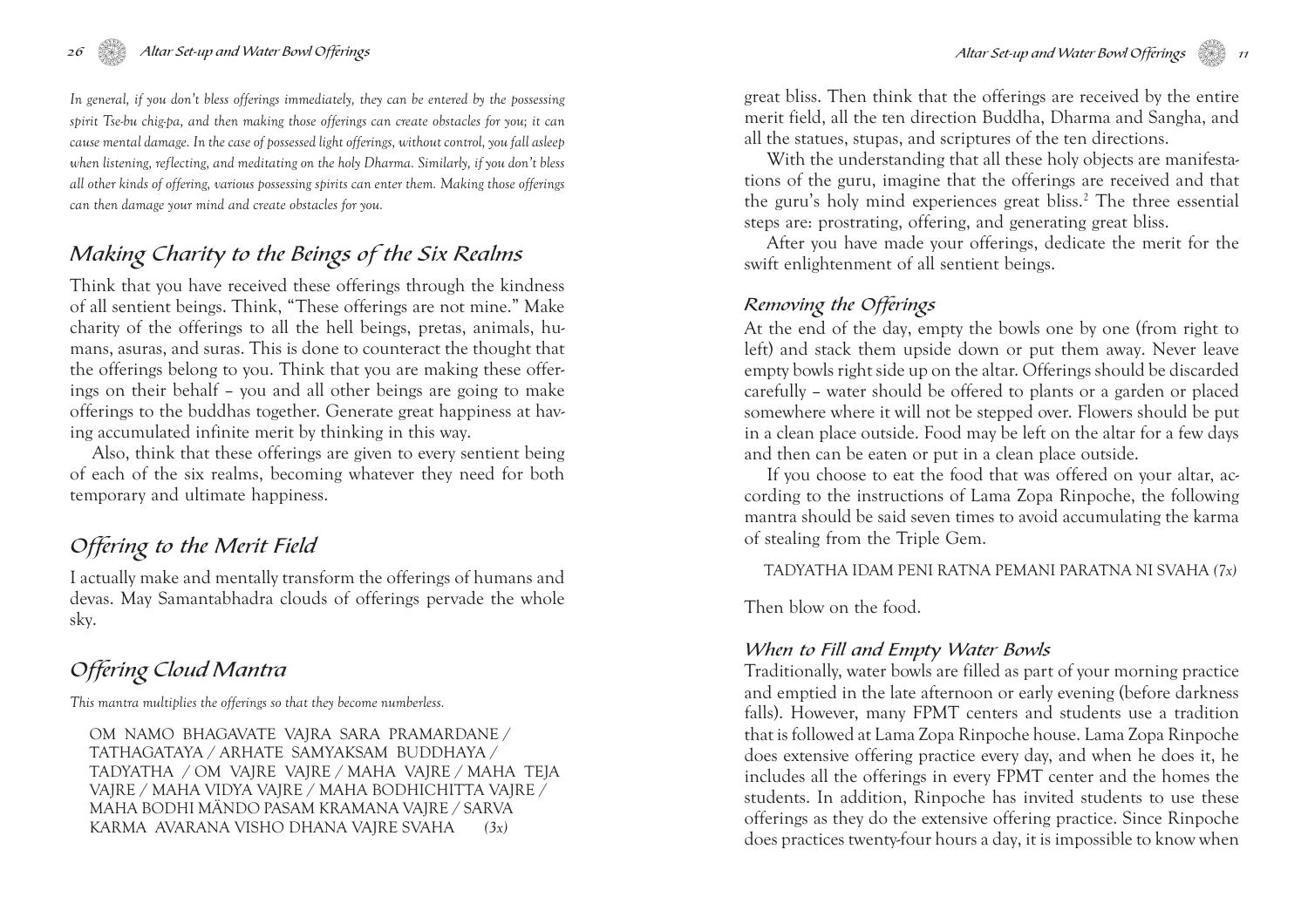

the extensive offering practice will be done. Therefore, at Rinpoche's houses and in many FPMT centers, the bowls are set up twenty-four hours a day. This is not done anywhere outside of FPMT; it is the tradition of Lama Zopa Rinpoche.

Therefore, at Lama Zopa Rinpoche's house, the bowls are emptied and immediately filled again in the mornings. However, if students choose to practice like this rather than the traditional way, it is important to think that these offerings are being offered by Rinpoche and others in their practice, and not just to do it like this because you can't bother to empty the bowls in the evening. In a center with the resident geshe who feels strongly that the bowls should be emptied before dark, the practice should definitely be done in the traditional way, according to the geshe's advice.

#### Colophon:

This information was compiled from personal teachings given by Lama Zopa Rinpoche to FPMT students by Ven. Sarah Thresher, Ven. Holly Ansett, and Kendall Magnussen. It was compiled in this form by Kendall Magnussen and Ven. Gyalten Mindrol, FPMT Education Department. Updated February 2007.

## Extensive Offering Practice

A practice to accumulate the most extensive merit with lights and other offerings

## Composed by Lama Zopa Rinpoche

#### Motivation

*Before beginning your extensive offering practice, generate bodhichitta in the following way (if you are specifically doing a light offering practice, then also recite the words in parantheses):*

The purpose of my life is not only to solve my own problems and gain happiness for myself but to free all beings from their problems and lead them to all happiness, especially the state of full enlightenment. Therefore, I myself must first achieve complete enlightenment. To do this, I must complete the two accumulations — the merit of fortune [method] and the merit of wisdom. Therefore, I am going to make charity of these (light) offerings and make offerings (of these lights) to the merit field.

*Also remember to motivate for the success of particular projects, for people who have passed away or are sick, or for other specific purposes. Then generate the mind of refuge and bodhichitta.*

## Blessing the Offerings

*Bless your offerings by reciting OM AH HUM three times. If you are making light offerings in particular, now light the candles or switch on the electricity while reciting:*

OM AH HUM *(3x)*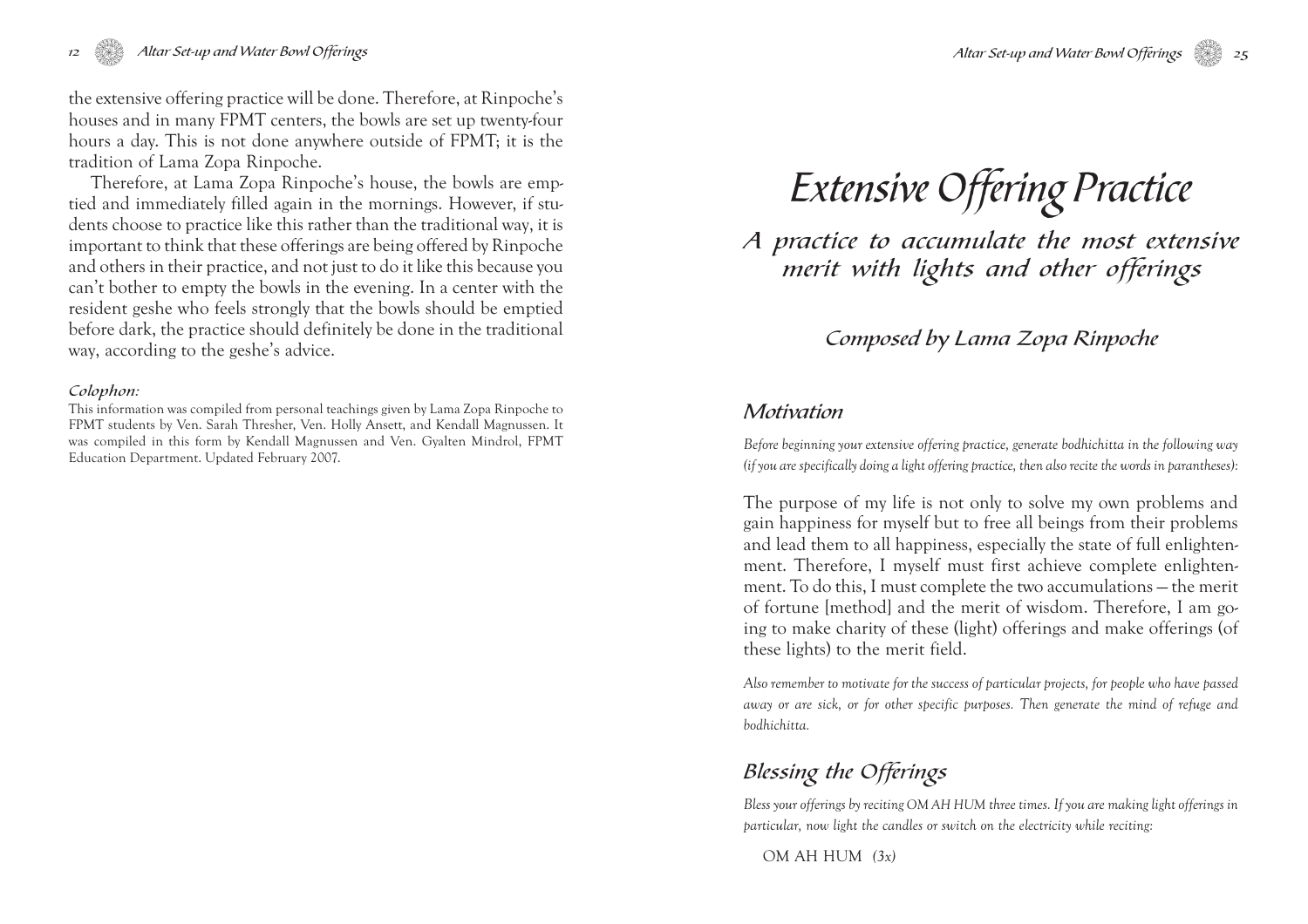

## The Practice of Making Offerings

*by Lama Zopa Rinpoche*



Offering is specifically a remedy for miserliness. The result is to have control over sense enjoyments, as Lama Tsongkhapa had, so that sense enjoyments cannot disturb one. One will receive whatever one is seeking. During initiations, when offerings are made to the vajra disciple, particularly during the preparation, it is to be understood that from that time on any sense enjoyments can be utilized to develop bliss and voidness within oneself without them becoming a cause of suffering, without the mind being stained by samsara. That means without the sense enjoyments becoming the cause for craving to arise; rather, becoming the skillful means to generate bliss/voidness, and so to quickly cut off the dual view.

Similarly, when one makes offerings to the triple gem especially in maha-anuttara yoga tantra practice, they are made with the pure appearance of them having the nature of bliss and voidness. That becomes a method to quickly complete the two types of merit and become enlightened, after which all sense objects have a pure appearance, nothing appears as ugly or undesirable. Any form is beautiful, any sound interesting, any taste in the nature of great bliss. Anything that appears, appears in purity. Doing the offering practice in this way becomes the cause of achieving that result.

When performing offerings, you can offer to the merit field not only those offerings you have made at the altar and those mentally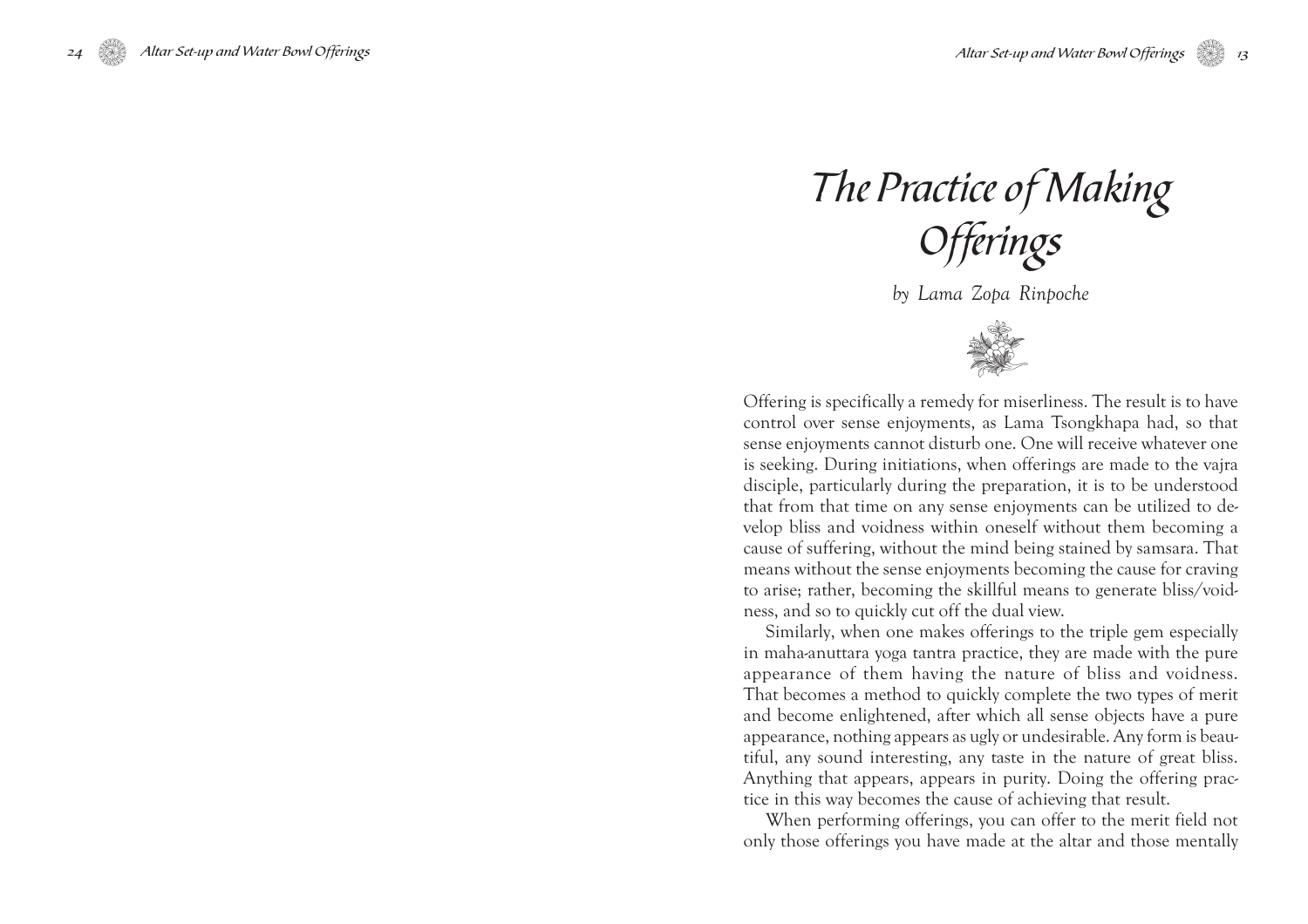<sup>14</sup>Altar Set-up and Water Bowl Offerings

transformed, but also you can offer all the beautiful flowers, lakes, parks, the sun and moon – all the beautiful things, which are your own karmic appearance, the various sense objects you see in your view. You can think of all of those. When you offer light, you need not necessarily think of only the one or two butter-lamps you have lit, but however many lights you have on in your room. The clearer and brighter the light is, the better the offering. If it dispels more darkness the effect is greater. The external effect is greater so the inner effect of dispelling ignorance and developing wisdom is greater When I travel, especially when I stay in hotels, I think it is a waste to not use all the lights! Especially if the place is cold it helps in keeping warm! Anyway one has to pay for however many days one stays, so this is a way to make great business in accumulating inconceivable merit for much temporal and ultimate happiness! You can offer as many lights as you can see in the rooms.

 Make offerings to every single holy object and every actual living bodhisattva and buddha in the ten directions. That also includes the many holy objects such as pictures and statues found in every practitioner's room. Firstly, making one offering to one buddha has unbelievable merit. And secondly, as I explained before, the internal phenomenon of karma is much more expandable in comparison to external things. I have given the example of how from one small bodhi tree seed thousands of branches and thousands of thousands of seeds come, but that is nothing compared to how karma expands. So each time you make an offering of even one tiny flower, or one incense stick, think that you are making an offering to every single holy object and actual living holy beings in all ten directions.

### Offerings in Relation to Tantric Practice

When making offerings to the triple gem you can think like this: as you are generally performing the practice of offering in relation to tantra, specifically maha-anuttara yoga tantra, you yourself are the deity in the nature of the transcendental wisdom of non-dual bliss and voidness. The light or whatever you are offering is purified in shunyata, becomes emptiness, and becomes a pure offering having three qualities, which you may remember from the explanations on

## Extensive Offering Practice



To Accumulate the Most Extensive Merit Practices and Commentary by Lama Zopa Rinpoche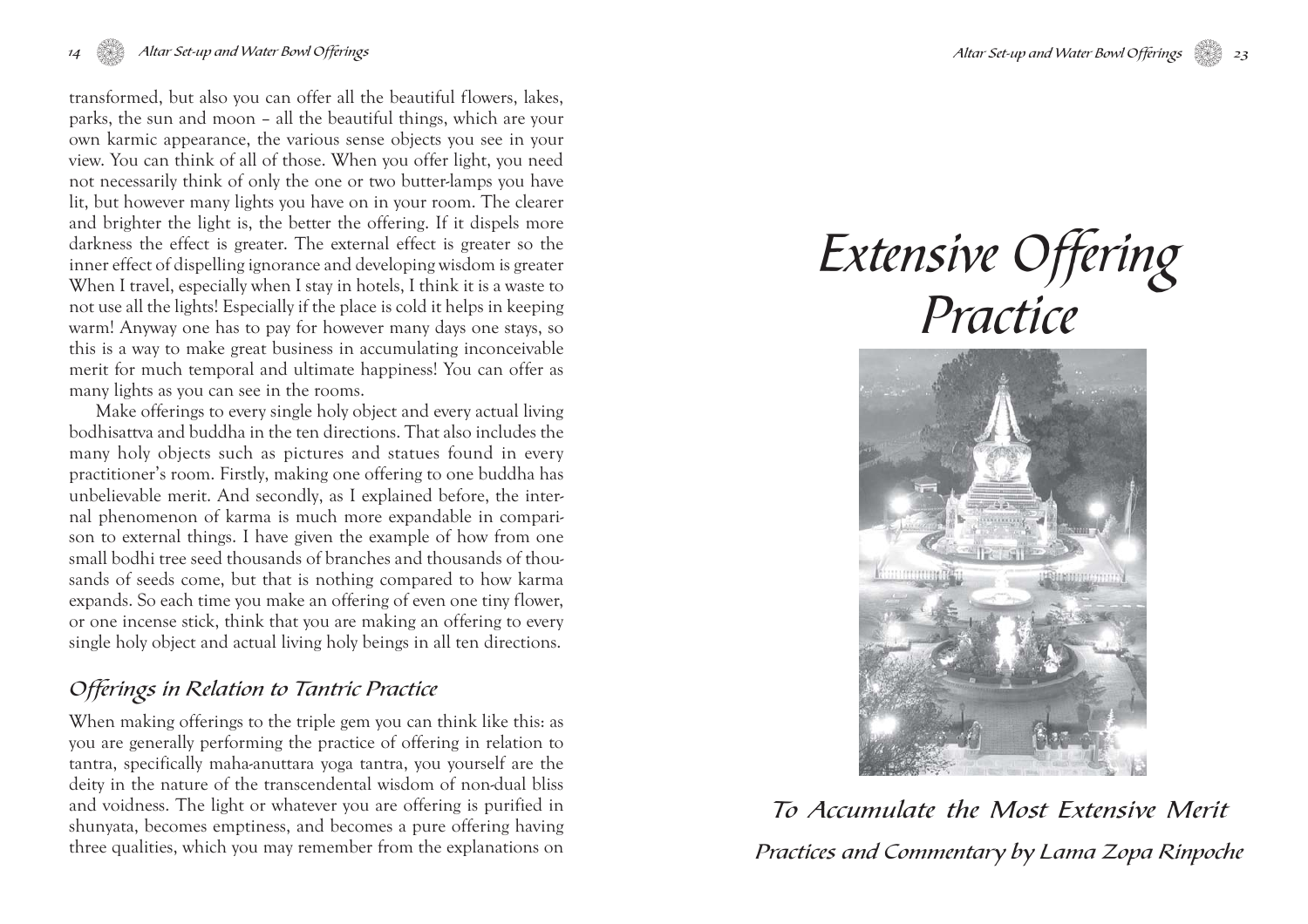offering in maha-anuttara yoga tantra. I think the three qualities are similar in kriya tantra. Anyway, that can be understood from the prayer. You can think that the light, which is the transcendental wisdom of non-dual bliss and voidness, dispels all sentient beings' wrong conceptions and darkness of ignorance, and eliminates their two obscurations and generates the whole path in their minds. Similarly with incense: the incense becomes emptiness and then you see it as a pure offering – the incense of transcendental wisdom of nondual bliss and voidness. Its scent purifies the sentient beings' two obscurations and generates the whole path and enlightens them in the essence of the deity that one is practicing. That is in relation to the sentient beings. Regarding the holy objects, it generates infinite bliss in their holy minds.

## Water Bowl Offerings

His Holiness Serkong Tsenshab Rinpoche explained to us during the Jorchö commentary that when you clean the bowls you should use a clean towel. The significance of offering seven water bowls is to create the cause to achieve the seven limbs, or aspects, or qualities of the Vajradhara state – enlightenment. But that does not mean that you cannot offer more, that offering more is some kind of interference!

 If you do not have many water bowls it does not matter. The ascetic meditators used their own wooden food bowl. I think it was Je Drukhangpa, a lineage lama of lam-rim, the guru of Phurchog Jamgön Rinpoche, and who is regarded as an embodiment of Maitreya Buddha, who lived an ascetic life practicing in a cave. He did not own texts and the necessary robes – the chögu and dingwa – nor did he keep many material possessions. When he ate, he took his bowl from the altar and ate his food from that. Then he cleaned it well and filled it with water and offered it at the altar. For those living ascetic lives, not keeping many possessions has a great purpose. If one is not living a strictly ascetic life, one should use one's possessions to accumulate as much merit as possible; then one is taking the essence from that which is essenceless.

 When cleaning the bowls what you should think is the same as when cleaning the room. I do not remember word for word what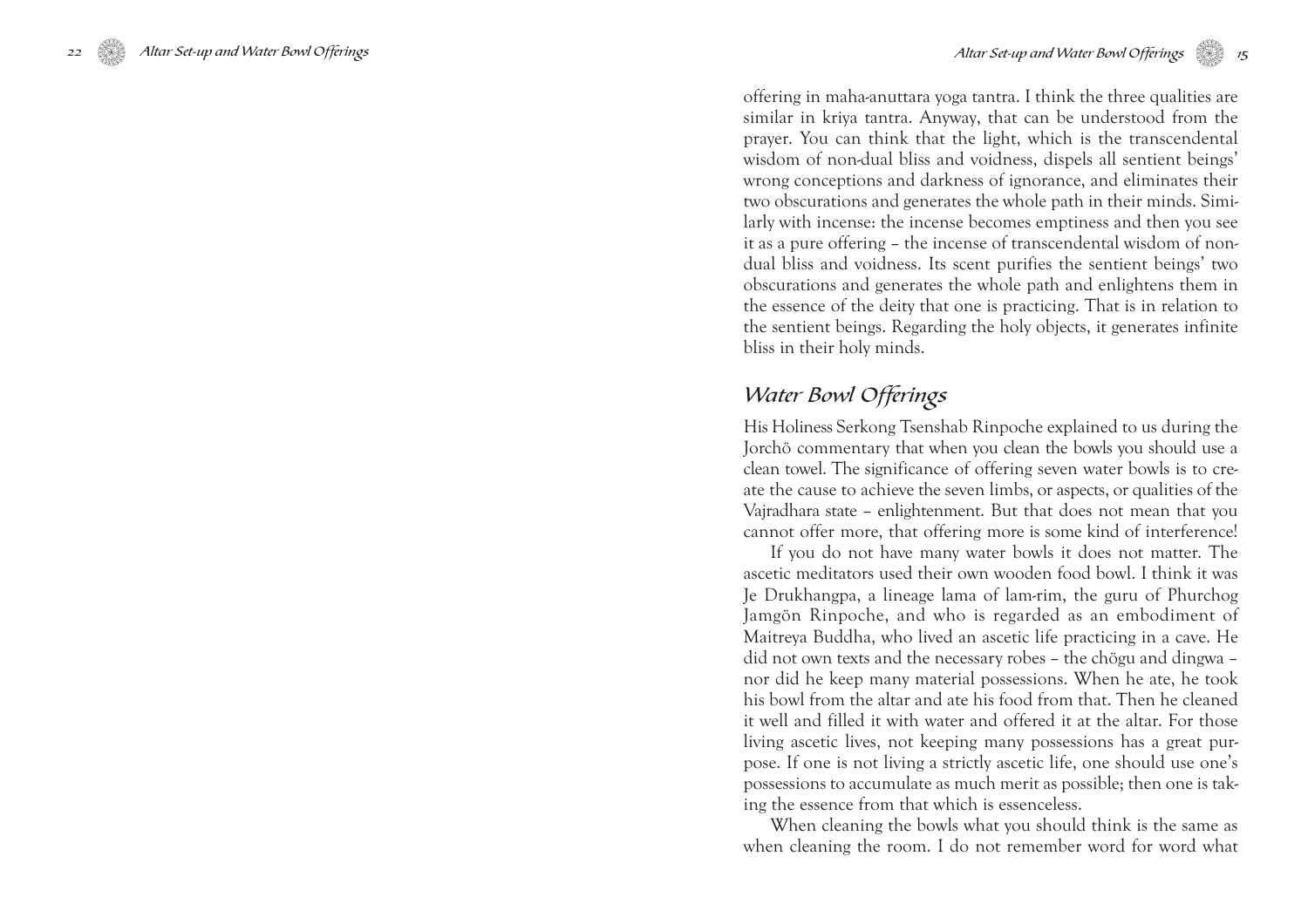Rinpoche explained. However, when one cleans the room, one should think that the broom represents method and wisdom, the whole path to enlightenment. So think the same in regard to the towel, and you can think that you are purifying the two obscurations of yourself as well as all sentient beings. If you have incense, light it and hold the bowls over it as a purification. Then stack the bowls.

 Before putting the bowls on the altar you should put some water in them. There is a reason for this. You may have read Milarepa's life-story. When Milarepa made an offering to Marpa of, I think, a big copper pot, he offered it empty. It is said that he had to live on only nettles and bear great hardships in regard to food and the necessities of life because of the dependent arising due to that inauspicious offering. Marpa, knowing that it was a little inauspicious used a skillful method and asked Mila to fill the pot with butter and wax and make a light offering. That auspicious offering was the cause for Milarepa to be able to realize shunyata and generate the clear light and illusory body in that life. One can understand the purpose from stories like that; otherwise it looks like nothing more than just a rule saying one has to do this and this. So, you should not put empty containers in front of the altar; similarly, when you make offerings to the virtuous teachers put something in the container.

 Fill one bowl with water, then pour most of it from that one into the next bowl, keeping a little in the first. Then again from the second one pour most into the third, keeping a little in the second. After you have put some water in the last bowl recite OM AH HUM three times to bless the water, the same as with the inner offering.

 If you are a gelong (fully ordained monk) and offering incense, you should immediately remember: I'm doing this for Dharma practice; I'm doing it for other sentient beings. The reason for remembering at that time is to get permission. Saying the relevant prayers in the morning is a tradition from Panchen Losang Chökyi Gyältsän; it is a method for somebody who forgets to seek permission at the actual time of the action to somehow receive fewer vices. In this way, one gets permission in the morning to do actions during the day such as sing or touch and keep things in one's house, to keep more food than is needed that day, to make fire and cook, to eat foods which have been gathered, etc. I am not sure that if one has done

elaborate *Ganden Lha Gyäma,\** [do the practice from the beginning up until the limb of offering during the seven-limb practice]; then, make the offerings by setting out fifty, or one hundred or more, bowls at the offering section of the seven-limb practice. [Do the meditation for offering using the *Extensive Offering Practice* found in this booklet on pages 22–26], then make a dedication. Then, you pour out the water and rinse the bowls with water. Begin again with "Sang gyä chhö dang..." and then just do the offering section of the sevenlimb practice, [fill up the bowls,] and again do the meditation of offering. Again make the dedication, and then pour out the water. Then perform the offering again, etc.

[Performing the offerings in a way that is,] "Beautifully performed, without being crooked," could mean performing the external offerings in a symmetrical way; but the main thing is to do it without having a crooked mind, which means making the offerings without being stained by worldly concern.

[When you have finished offering however many rounds of water bowls you are going to offer, then complete the remaining limbs of the seven-limb prayer together with the other prayers and meditations left in your practice text (*Lama Chöpa* or *Ganden Lha Gyäma)*. It is very good to accompany your preliminary practice with meditation on the lam-rim. This can be done at the time of reciting either the "Lam-Rim Prayer" or the "Foundation of All Good Qualities" found in the *Lama Chöpa* and *Ganden Lha Gyäma*, respectively. It is also recommended at the end of each day of practice to do extensive dedication prayers as found in *Essential Buddhist Prayers, An FPMT Prayer Book, Vol. 1*.]

#### Colophon:

"The Practice of Making Offerings" and "Guidelines for Completing 100,000 Water Bowl Offerings" were extracted from teachings given by Lama Zopa Rinpoche in a commentary to the *Ganden Lha Gyäma* given during the Second Enlightenment Experience Celebration in Dharamsala, India, March 1986. Provided courtesy of the Lama Yeshe Wisdom Archive (www.lamayeshe.com). Clarifying additions in "[ ]" and light editing by Kendall Magnussen, FPMT Education Department, May 2004.

*\**LAMA CHÖPA *and*  GANDEN LHA GYÄMA (LAMA TSONGKHAPA GURU YOGA) *practices can be obtained from the FPMT Education Department.*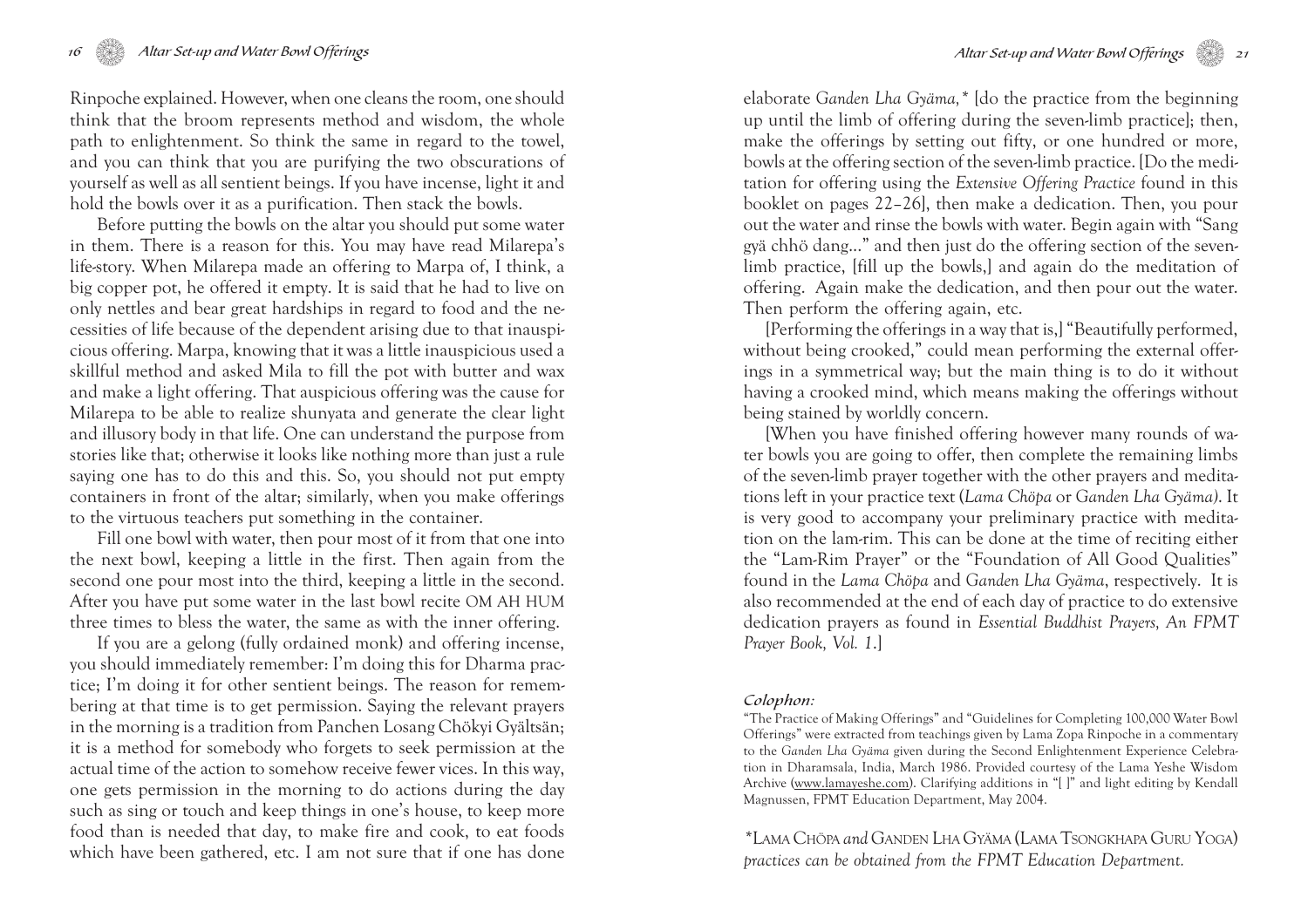## Guidelines for Completing 100,000 Water Bowl Offerings

*[The practice of offering 100,000 water bowls is one of nine preliminary practices or "ngöndros" performed in the Tibetan Buddhist tradition. The preliminary practices are designed to accumulate merit and purify negativities in order to quickly generate realizations on the path. They are also done in preparation for longer tantric retreats. The nine preliminaries are to do 100,000 repetitions related to the following practices: prostrations, mandala offerings, guru yoga, Vajrasattva, Damtsig Dorje, Dorje Khadro, tsa-tsas, water bowl offerings, and refuge.]*

When you do a hundred thousand water bowl offerings offer them inside if it is easier. If not, then at the beach! Fill the whole beach with bowls! Then, maybe the next day you will be taken to an institution or a psychologist! If it is difficult to bring water repeatedly from some distance then go to a place having water such as a river and set up the bowls on a big board. That may be easier. When it rains it may be even easier as you will not have to pour water! You just put the bowls out! When you clean the bowls each day you should clean them well, not just patting them with the towel. You must clean them well, not leaving them damp. Not doing it just like giving them a sort-of blessing! If there are any stains you should try to clean them with sand or other cleaning materials.

You can begin with the refuge and bodhichitta prayer "Sang gyä chhö dang..." *( p. 21)* Then, on the basis of the *Lama Chöpa* or the the prayers in the morning then at the time of actually doing these things it is all right to have worldly concern and not think it is for the sake of other sentient beings, for Dharma reasons. I think that to remember at the actual time is the main thing: that is why it is called "du ten" – remembering at the time. So, when a monk lights incense he should remember the gelong vow immediately - and think that it is for the sake of sentient beings, for Dharma practice. Then one will not degenerate the vows or receive vices.

When you light incense or a butter-lamp or some light, just before you offer it recite OM AH HUM each time, then offer it. There are various interferers, three hundred and sixty or something different *dö-ens*, who take the essence. Maybe that is, sort-of, their enjoyment. If one offers without blessing, one does receive the merit, but there is some interference in regard to the offering – it affects the mind, making it kind-of unclear or unstable. In order for these things to not happen one recites the mantra OM AH HUM and blesses the offerings.

 You should cover your mouth in order to not pollute the offerings with smelly breath. His Holiness Serkong Rinpoche said the scarf should be white. We see the servants of the high lamas such as His Holiness the Dalai Lama cover their mouths with a white cloth or scarf when serving tea and so on. Also, the offerings are carried high. So when you make offerings in front of an altar you should not think, "I am just putting water in front of clay statues or pictures." You should act as if you are in front of a king or high lama and serving him. Due to our karmic obscurations we do not see the images as real, but Heruka is there, Tara is there, all the buddhas are there. The whole merit field is there, but due to karmic obscurations we do not see them. The karma that one has at the moment is to see merely pictures and statues of the deities. This is explained in the Lam-rim teachings, as well as by Pabongkha Dechen Nyingpo, I think, and His Holiness Trijang Rinpoche, His Holiness Ling Rinpoche, as well as Serkong Rinpoche.

 The bowls should be placed neither touching nor too far apart. If they are too far apart, then due to that inauspiciousness or dependent arising one will be distant from the virtuous teacher in the future. So do not place them far apart, but also not touching. I think